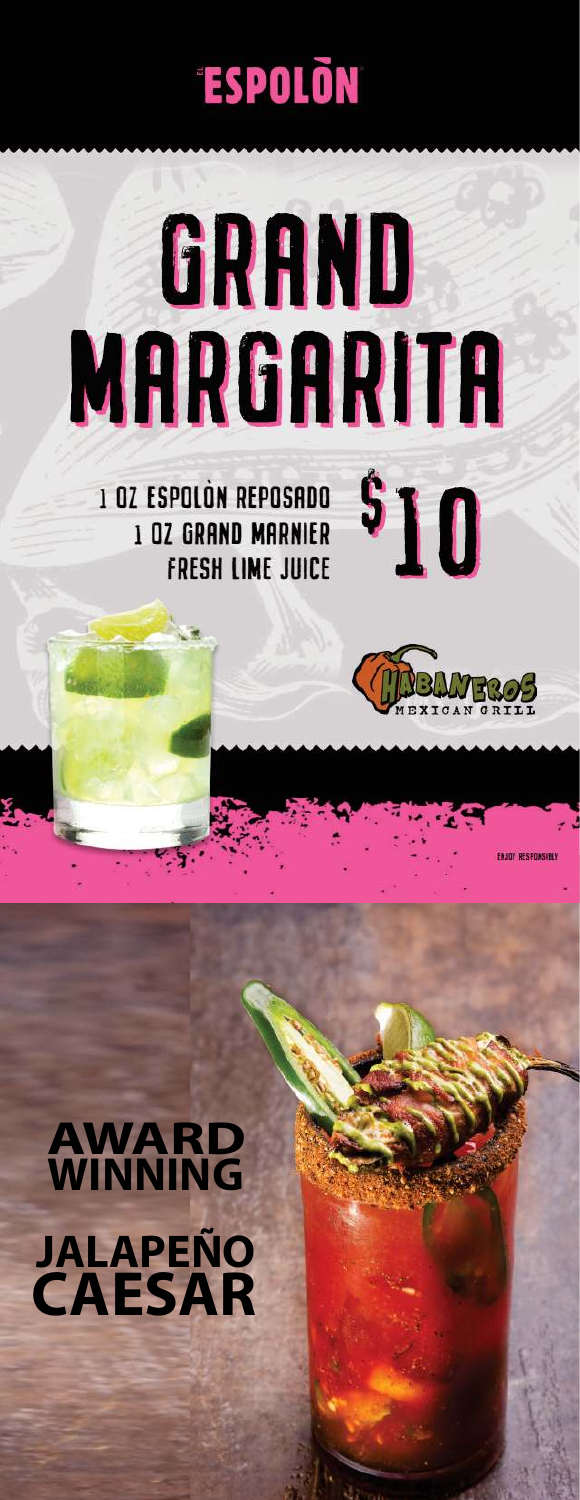# OCARINA PREMIUM FLAVOURED SPARKLING WATER

OCARIN<sub>f</sub>

HEE

ITLOZ (275 mL

## **from the Tehuacan volcanoes' springs** K



9.3 FL OZ (275 mL)

**CARINA** 

**OURSOP** 

FL 0Z (275 mL



ASSION FRUI **PARKLING PASSION FRU** 9.3 FL OZ (275 mL) **CA CRV**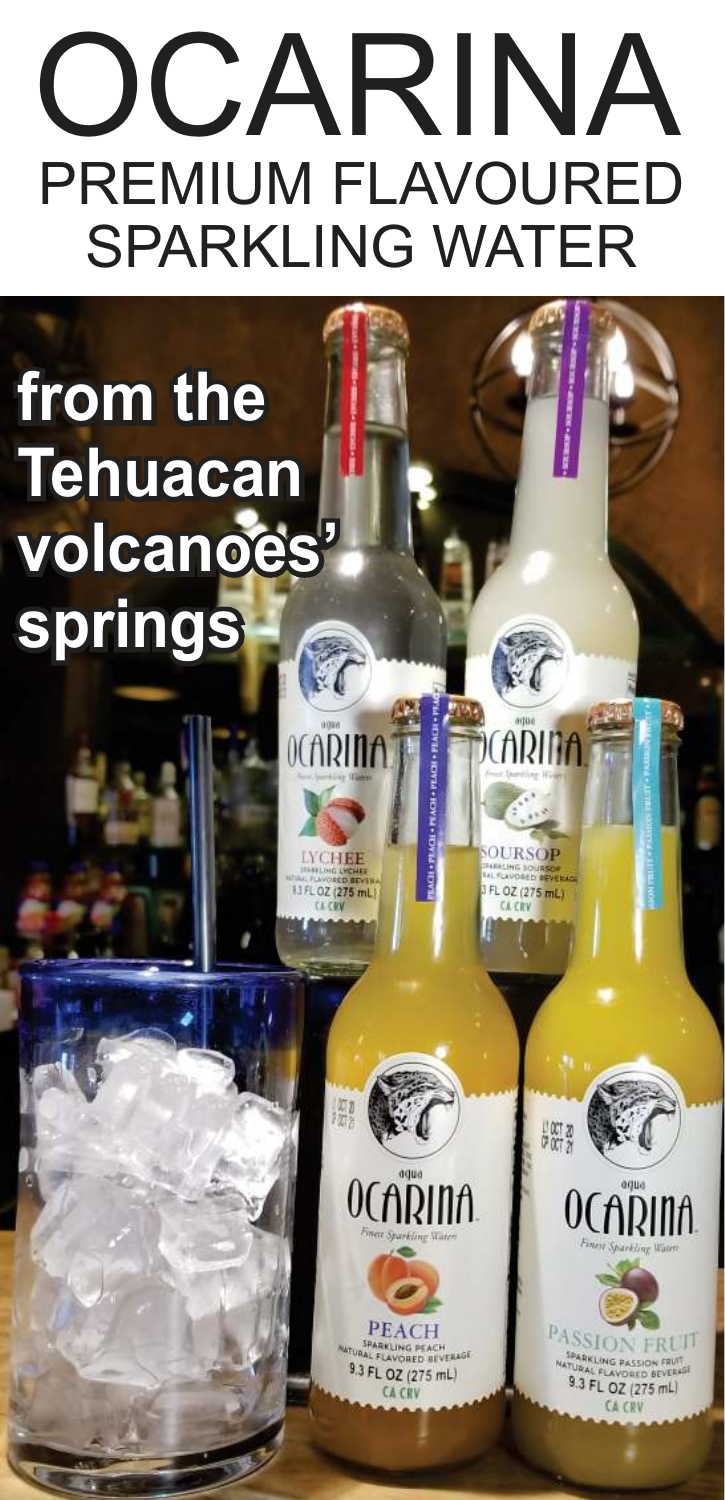

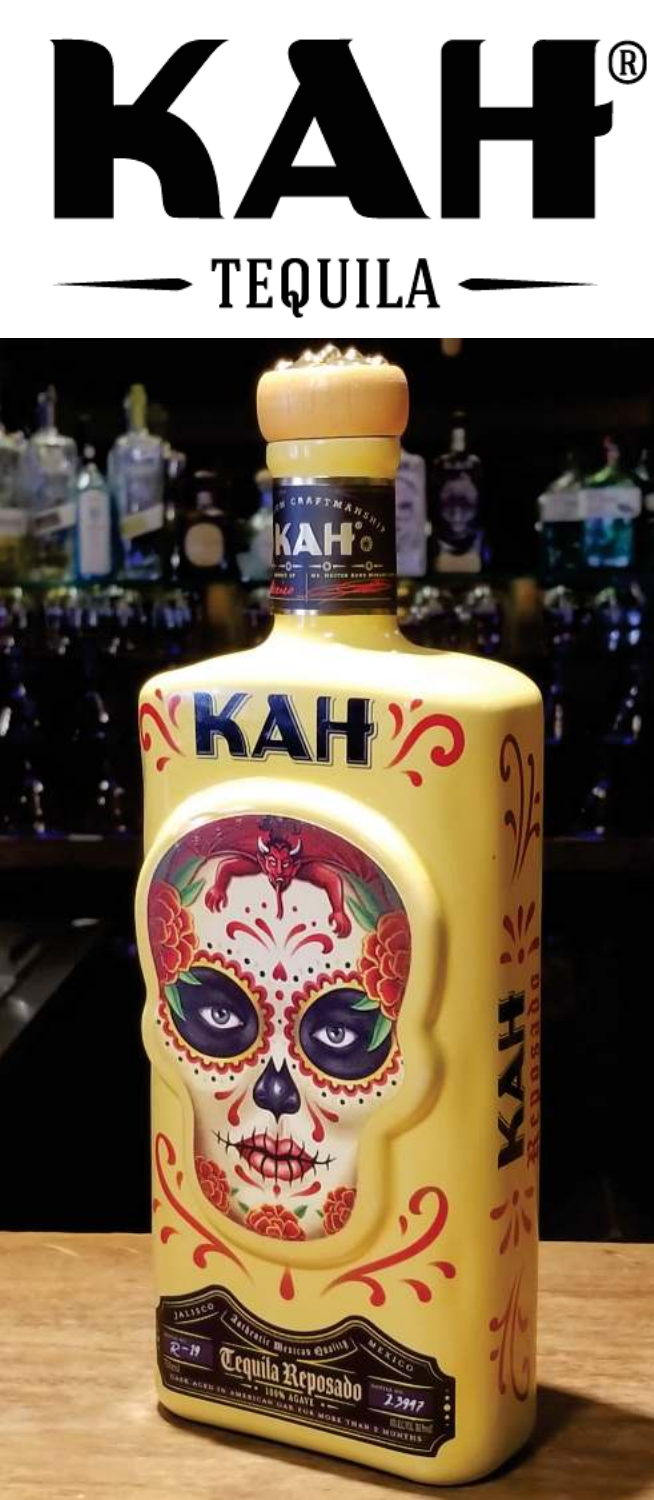



**Pisco (Aguardiente) distilled from Chilean muscat grapes by Rig Hand Distillery right here in Nisku, Alberta! This refreshing shaken cocktail features 1.5 oz of Pisco, lemon juice, simple syrup, and Angostura bitters. \$9.75**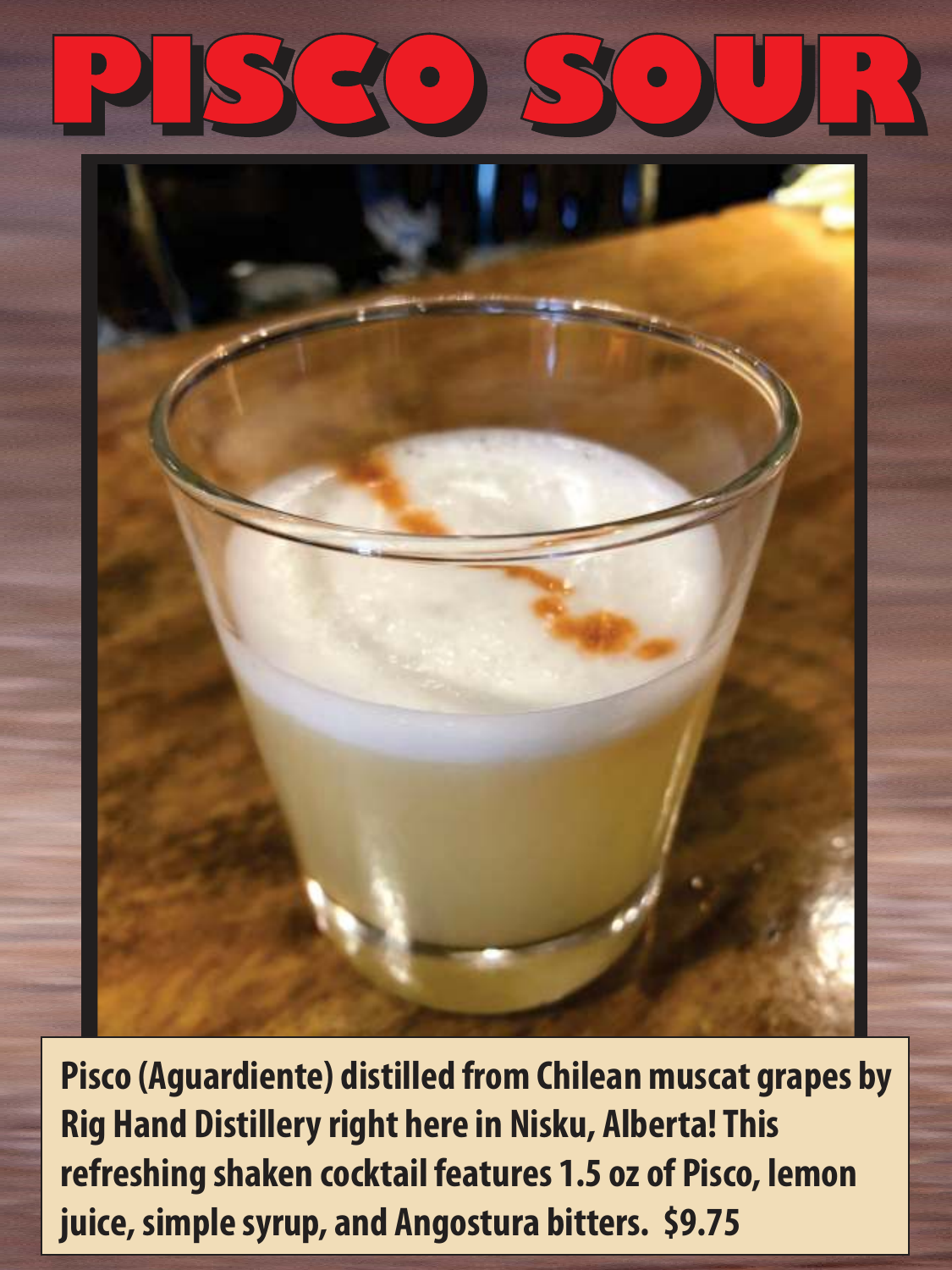

NBLWERC

# **RAMÓN'S REVENGE**

1.5 oz Espolòn Reposado Orange Juice Lime Juice Jalapeños Simple Syrup Tajín Rimmer

> Applicable Taxes, Plea e Drink Responsibly<br>In Jacol drinking age

**EKTAIL FEATURES** \$10.99

### ANCHOLOMA

HII v<del>in Ili</del>

0.5 oz Montelobos Mezcal 0.5 oz Ancho Reves 0.5 oz Grand Marnier **Cordon Rouge Grapefruit Juice** Simple Syrup

Plus Applicable Taxes. Please Drink Responsibly<br>Must be legal drinking age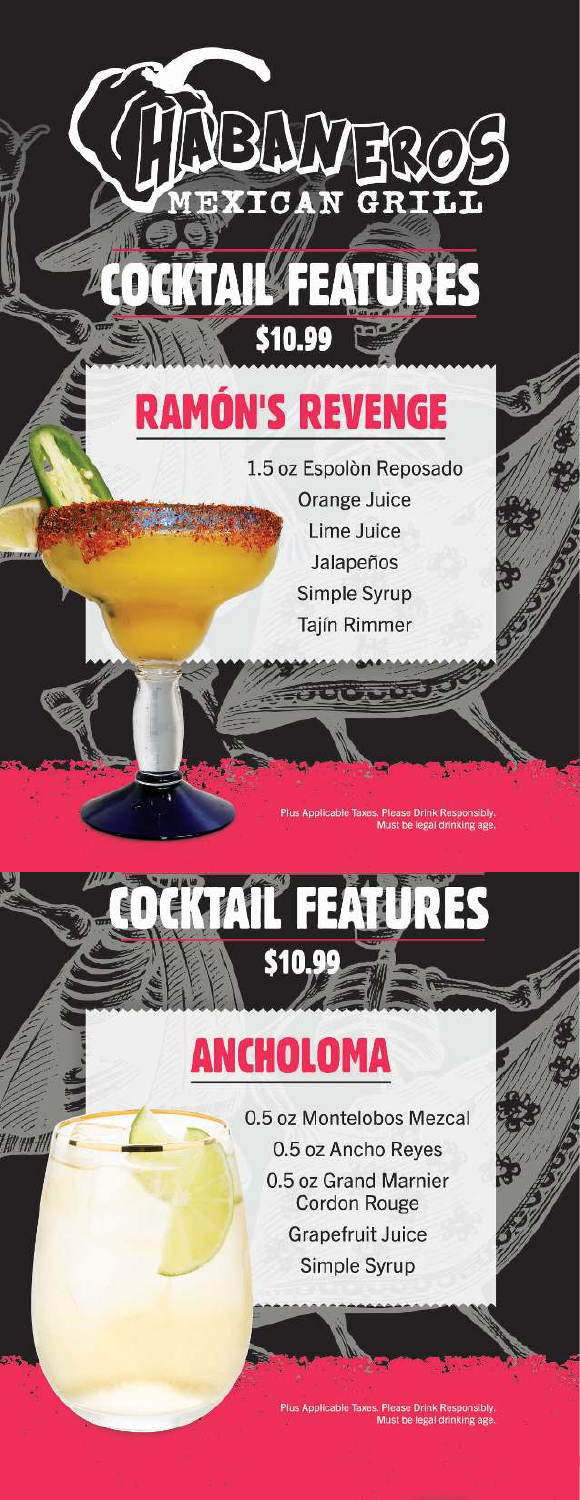### **SIGNATURE COCKTAILS**

### **Grand Margarita**

 **1 oz Espolón Reposado Tequila, 1 oz Grand Marnier, fresh lime juice • 10.00**

**Habaneros Hard Tea**

 **1 oz of Rig Hand's Habanero Lime vodka (made exclusively for us!), 1 oz of Triple Sec, coke & lime • 10.00**

### **Ramón's Revenge**

 **1.5 oz Espolón Reposado Tequila, orange juice, lime juice, jalapeños and a Tajin rimmer • 10.99**

### **Ancholoma**

 **0.5 oz Montelobos Mezcal, 0.5 oz Ancho Reyes, 0.5 oz Grand Marnier and grapefruit juice • 10.99**

### **CAESARS (1 oz)**

**Jalapeño Caesar Winner of best Caesar in Mott's Clamato's 50th Anniversary competition. Rig Hand Jalapeño Basil vodka, fresh jalapeño, and garnished with a bacon wrapped jalapeño • 11.99**

**Classic Canadian Caesar Clamato, vodka, worcestershire sauce, tabasco • 7.99** 

**Momia Caesar**

 **2nd Place "Best Caesar in Northern AB" (2018) The Classic Canadian Caesar topped with a Camarón Momia (bacon-wrapped shrimp and cheese) • 10.75**

**HAB SIZE it to 2 oz for \$4**

### **COCKTAILS (1 oz)**

**Frozen Margarita**

 **Espolón Reposado tequila, triple sec and fruit slush • 8.75 Daiquiri - White rum and fruit slush • 8.75**

**Chi-Chi - Frozen Marg but with vodka and triple sec • 8.75**

**FLAVOURS: Lime, strawberry, mango, peach, raspberry**

**Piña Colada - White rum • 8.75 Mojito - White rum muddled with mint leaves • 7.99 Also available in raspberry**

**Mexican Mojito - Tequila instead of rum! • 7.99**

**HAB SIZE it to 2 oz for \$4**

- **Margarita on the Rocks Real lime juice, Espolón tequila, triple sec, simple syrup over ice with a salted rim • 8.75**
- **Red Sangria Red wine (4 oz), brandy (1 oz), squeezed fruit & cinnamon • 9.25 glass ∙ 29.99 pitcher (4 glasses)**

**White Sangria - White wine (4 oz), triple sec (1 oz), squeezed fruit, lemonade • 9.25 glass ∙ 29.99 pitcher**

**Tropical Tea - Raz vodka, triple sec, coke and lime • 7.75**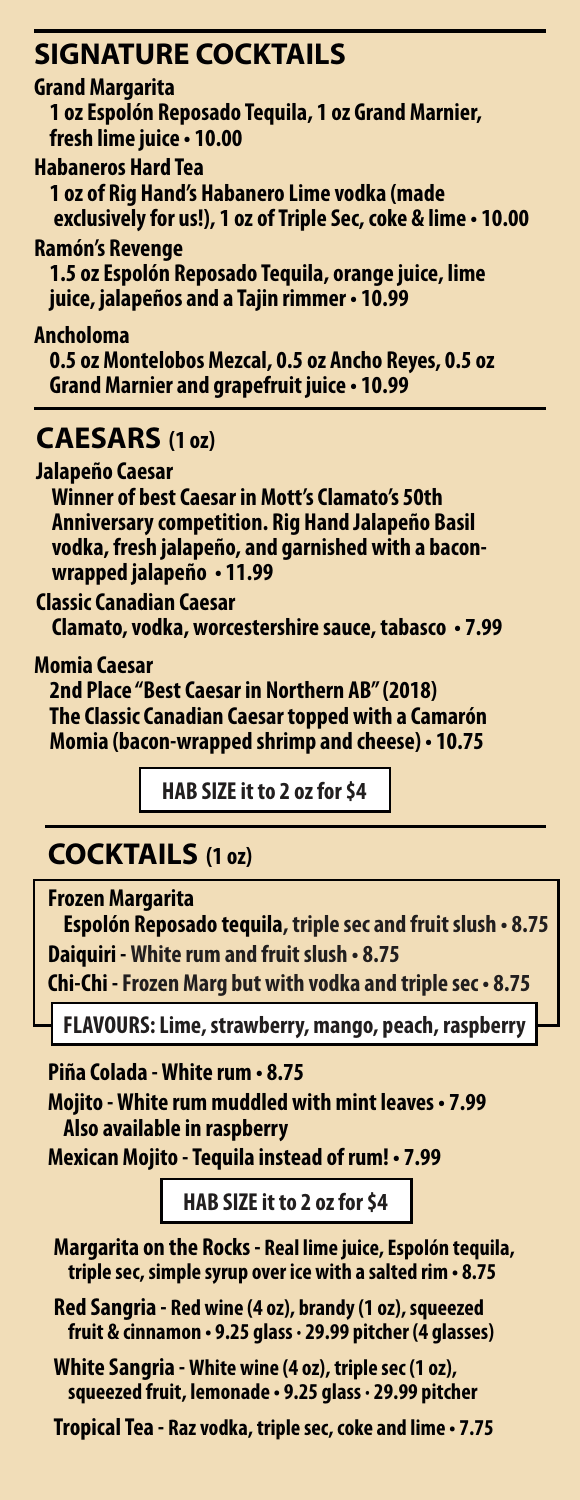**Tequila Sunrise - Espolón tequila, O.J. & grenadine • 7.25 Highballs - 6.25 (ask about premium)** 

**Frozen Jack Daniels shots - JD, JD Fire or JD Honey • 6.75**

**Mexican Screwdriver - Our signature Rig Hand Jalapeño Basil Vodka and orange juice • 7.25**

### **BULLDOGS 18.25 (2 oz)**

 **& CHIHUAHUAS 13.75 (1 oz) Original - Lime, Espolón tequila & 207 mL Coronita Mango Daiquiri - White rum & 207 mL Coronita Strawberry - Espolón tequila & 207 mL Coronita Raspberry - Espolón tequila & 207 mL Coronita Piña Colada - White rum & 207 mL Coronita**

**Momia Caesar Bulldog • 19.75 / 15.25 Caesar with Rig Hand Habanero Lime Vodka and a Camarón Momia (bacon-wrapped shrimp and cheese) garnish & 207 mL Coronita**

**Bellini Bulldog • 21.25 Peach slush, 2 oz dark rum, and 200 mL champagne**

### **TEQUILA (1 oz)**

**Espolón Blanco 5.99 • Reposado 5.99 (our house tequila) El Jimador - Reposado 5.99 Cazadores - Añejo 7.25 Tromba Blanco 6.50 • Reposado 7.25 • Añejo 9.25 Kah Blanco 6.50 • Reposado 7.25 • Añejo 9.25**

### **YEGuila - SUPPORT LOCAL! - 5.99**

 **Distilled by Rig Hand in Nisku**

### **Don Julio**

 **Blanco 9.50 • Reposado 10.99 • Añejo 11.99 Don Julio 1942 Edition 18.50**

### **TEQUILA FLIGHTS(3 x ½ oz • 3 x 1 oz)**

 **Tromba Flight (12.50 • 18.25) Kah Flight (12.50 • 18.25) Don Julio Flight (16.75 • 24.99) 31.99) Top of the Top (21.50 • Kah Añejo, Don Julio Añejo & Marca Negra Tepeztate**

### **MEZCAL (1 oz)**

**Bruxo - Espadín 6.75 Montelobos - Espadín 6.75 Marca Negra Espadín 8.50 • Ensamble 13.75 • Tepeztate 13.75**

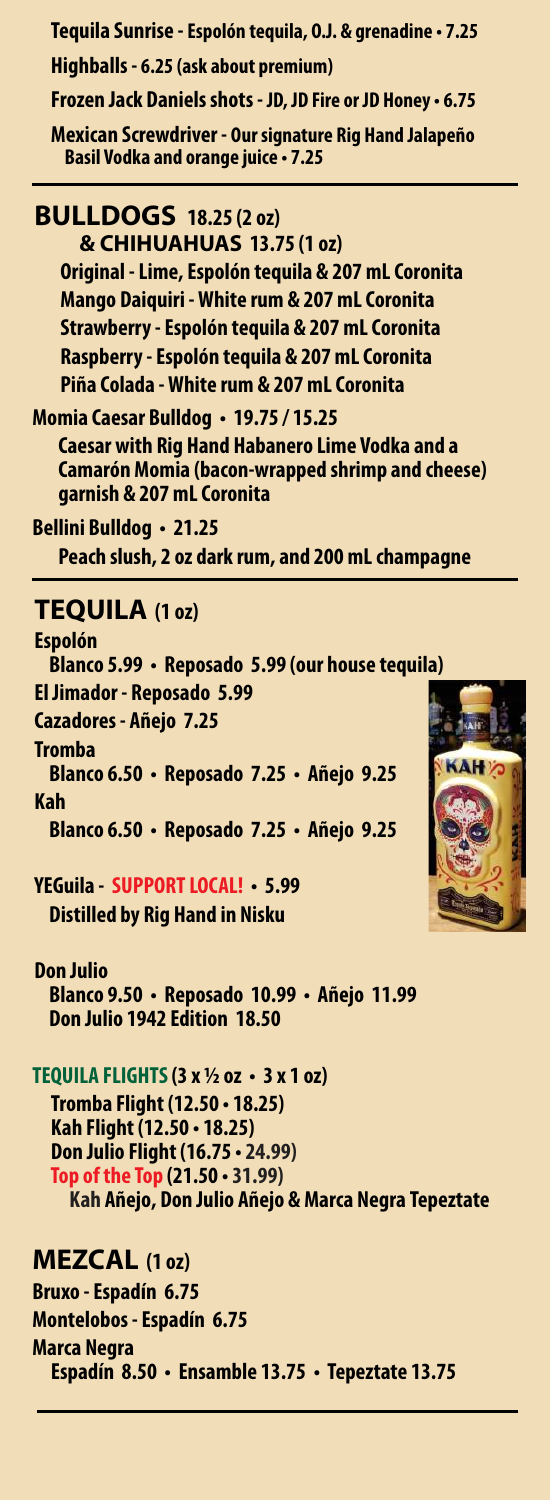**CERVEZA Hab-sized Pint (18 oz!!) • 8.50 Pitcher (56 oz) • 22.99**

### **DRAFT**

- **Habaneros Wred Ale Wild Rose**
- **Alberta Pilsner Rig Hand/High Country**
- **Powder Hound Blonde Ale Grizzly Paw**
- **Beavertail Raspberry Ale Grizzly Paw**
- **Barracks Brown Stout Wild Rose •**
- **Sun Smaced Lime Gose Endeavour**

### **BOTTLES (330 mL) • 6.99**

- **Corona**
- **Sol**
- **Dos Equis (XX)**
- **Dos Equis Ambar**
- **Modelo Especial**
- **Modelo Negra**
- **Pacifico**

### **Domestic Bottles (341 mL) • 6.50**

- **Canadian**
- **Budweiser**
- **Coors Light**
- **Grizzly Paw Evolution IPA (473 mL) 8.50**

### **WINE**

**Adobe Reserva Carmenere (red, Chile) Bottle 24.95 • 6 oz 7.50 • 9 oz 10.50 Castaño Lujuria Monastrell Merlot (red, Spain) Bottle 26.95 • 6 oz 7.95 • 9 oz 10.95**

**Jacob's Creek Chardonnay (white, Australia) Bottle 26.95 • 6 oz 7.95 • 9 oz 10.95 Bolla Pinot Grigio (white, Italy) Bottle 29.50 • 6 oz 8.50 • 9 oz 11.50 Matua Sauvignon Blanc (white, New Zealand) Bottle 29.50 • 6 oz 8.50 • 9 oz 11.50** 

### **NON-ALCOHOLIC DRINKS**

**Ocarina Premium Sparkling Water (made with natural spring water from a Mexican volcano and natural fruit juice) Soursop • Lychee • Peach • Passion Fruit Cucumber Lime • Natural Seltzer Water • 4.99** 

### **Coca-Cola bottle from Mexico While supplies last • 2.99**

**Jarritos (Mexican Soda Pop) Lime • Strawberry • Pineapple • Guava • Mandarin • Mango • 3.75**